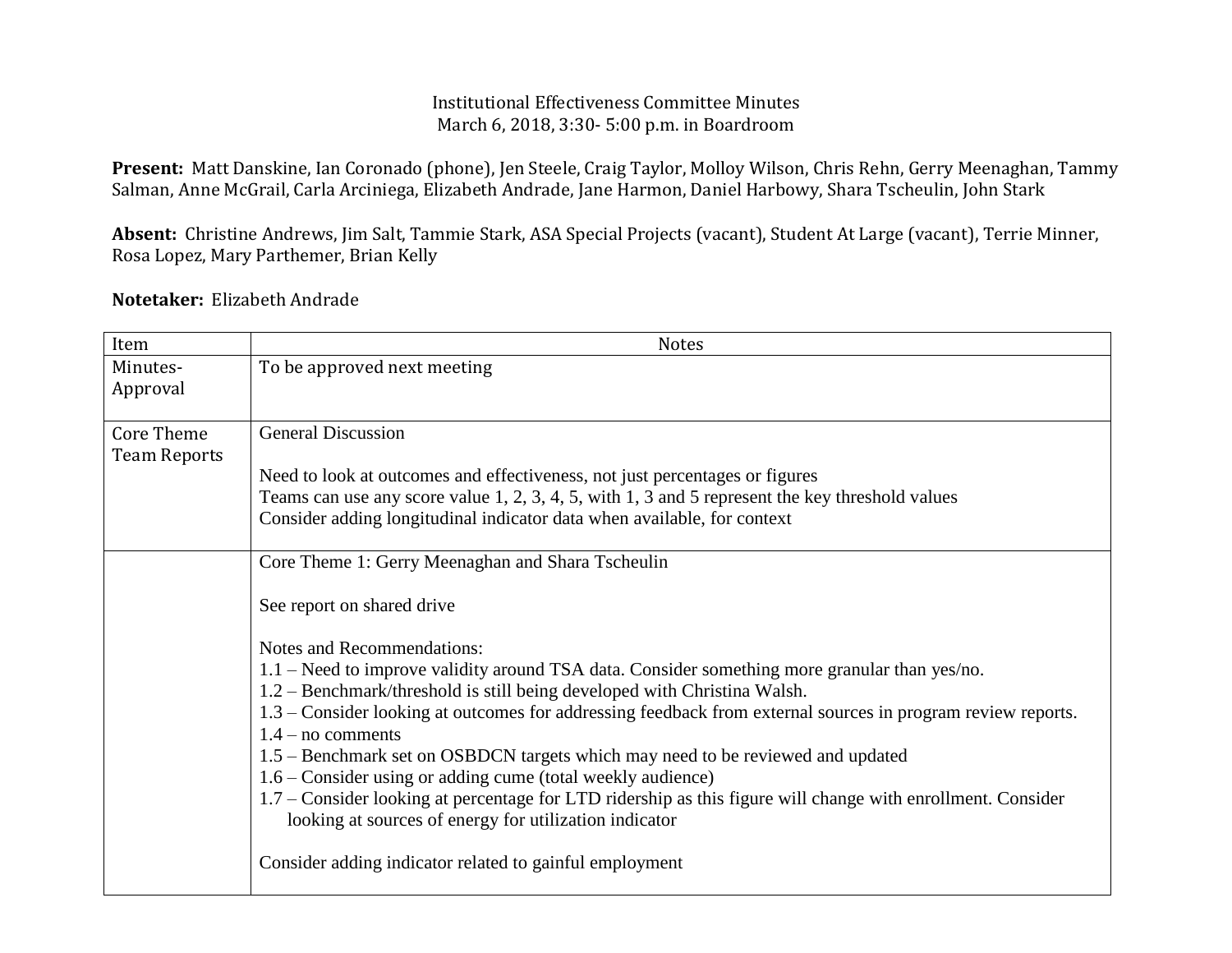| Core Theme 2: Mary Parthemer and Rosa Lopez                                                                                                                                                                                                                                                                                                                                                                                                                                                                                                                                                                                                                              |
|--------------------------------------------------------------------------------------------------------------------------------------------------------------------------------------------------------------------------------------------------------------------------------------------------------------------------------------------------------------------------------------------------------------------------------------------------------------------------------------------------------------------------------------------------------------------------------------------------------------------------------------------------------------------------|
| See report on shared drive                                                                                                                                                                                                                                                                                                                                                                                                                                                                                                                                                                                                                                               |
| No discussion                                                                                                                                                                                                                                                                                                                                                                                                                                                                                                                                                                                                                                                            |
| Core Theme 3: Ian Coronado and Tammy Salman                                                                                                                                                                                                                                                                                                                                                                                                                                                                                                                                                                                                                              |
| See report on shared drive                                                                                                                                                                                                                                                                                                                                                                                                                                                                                                                                                                                                                                               |
| Notes and Recommendations:<br>3.1 – Consider updating indicator wording to more closely align with CCSSE data source<br>3.2 – Not all students are required to complete a plan. Consider creating a recommendation around this<br>3.3 - Intended for faculty. Difficult to gather data beyond FPD. Need better tracking.<br>3.4 – No tracking system in place. Doesn't discuss effectiveness or outcomes.<br>3.5 – Need better data sources. Consider looking at APR, curriculum committee forms, CMS<br>3.6 - Work with APR to track<br>3.7 - Need to integrate with APR; establish cycle. Indicator refers to course, but not program-level assessment.<br>$3.8 - N/A$ |
| Core Theme 4: Vicki Trier and Daniel Harbowy                                                                                                                                                                                                                                                                                                                                                                                                                                                                                                                                                                                                                             |
| Notes and Recommendations:<br>Consider also looking at 6-year rates<br>This Core Theme is most directly related to enrollment issues and opportunities                                                                                                                                                                                                                                                                                                                                                                                                                                                                                                                   |
| 4.1 – includes both full time and part time students. Lane has made substantive progress on this indicator over<br>the past few years.<br>4.2 – although Lane is not too far out of line from national statistics, we need and want to improve retention<br>rates<br>4.3 - recommend removing reading from this indicator; it is difficult to assess<br>4.4 – look at both 3- and 6-year rates. Most benchmarks and comparator data use 6-year rates.<br>$4.5$ – same as above<br>$4.6 - no comment$<br>$4.7 - no comment$                                                                                                                                               |